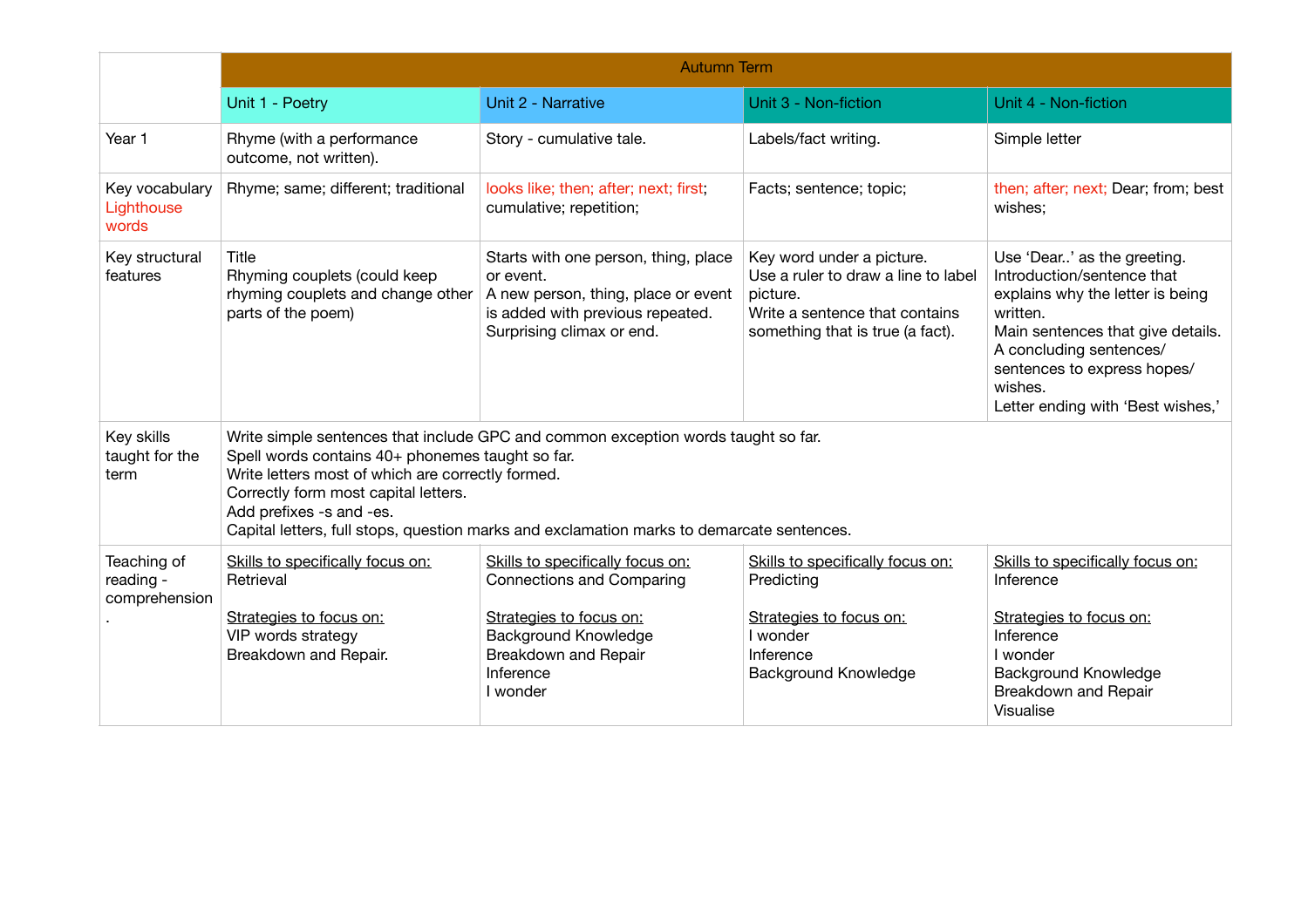|                                         | Spring Term                                                                                                                                                                                                                                                                                                                                                               |                                                                                                                                                                                                              |                                                                                                                                                                        |  |  |
|-----------------------------------------|---------------------------------------------------------------------------------------------------------------------------------------------------------------------------------------------------------------------------------------------------------------------------------------------------------------------------------------------------------------------------|--------------------------------------------------------------------------------------------------------------------------------------------------------------------------------------------------------------|------------------------------------------------------------------------------------------------------------------------------------------------------------------------|--|--|
|                                         | Unit 1 - Poetry                                                                                                                                                                                                                                                                                                                                                           | Unit 2 - Narrative                                                                                                                                                                                           | Unit 3 - Non-fiction                                                                                                                                                   |  |  |
| Year 1                                  | Seasonal poem (written outcome to describe<br>the season).                                                                                                                                                                                                                                                                                                                | Story - simple journey tale.                                                                                                                                                                                 | Recount - recounting a real life or<br>imagined event or experience.                                                                                                   |  |  |
| Key vocabulary<br>Lighthouse words      | like (simile) as (simile); same; different; less;<br>more; season; winter; autumn; spring;<br>summer                                                                                                                                                                                                                                                                      | like (simile); as (simile); then; after that; first;<br>next, so; journey; travel; adventure; tale                                                                                                           | then; next; so; after that; first; recount;<br>end;                                                                                                                    |  |  |
| Key structural<br>features              | Title<br>Sentences based on a theme.                                                                                                                                                                                                                                                                                                                                      | Main character sets off on a journey/<br>adventure.<br>Something goes wrong.<br>Character overcomes something/starts to<br>return.<br>Character gets safely back home.                                       | Beginning<br>Middle<br>End<br>Use time conjunctions: then, after that.                                                                                                 |  |  |
| Key skills taught for<br>the term       | Spell words contains 40+ phonemes taught so far.<br>Spell common exception words<br>Using letter names to distinguish between alternative spellings of the same sound.<br>Add prefix -ing, -ed, -er, -est.<br>Capital letters, full stops, question marks and exclamation marks to demarcate sentences.<br>Write sentences by sequencing events to form short narratives. |                                                                                                                                                                                                              |                                                                                                                                                                        |  |  |
| Teaching of reading<br>- comprehension. | Skills to specifically focus on:<br>Sequencing & Summarising<br>Strategies to focus on:<br>VIP words strategy                                                                                                                                                                                                                                                             | Skills to specifically focus on:<br>Vocabulary & Impact on the reader/evaluation<br>Retrieval<br>Strategies to focus on:<br>VIP words strategy<br>Visualise<br>Breakdown and Repair<br>I wonder<br>Inference | Skills to specifically focus on:<br>Connections & Comparing<br>Strategies to focus on:<br><b>Background Knowledge</b><br>Breakdown and Repair<br>Inference<br>I wonder |  |  |